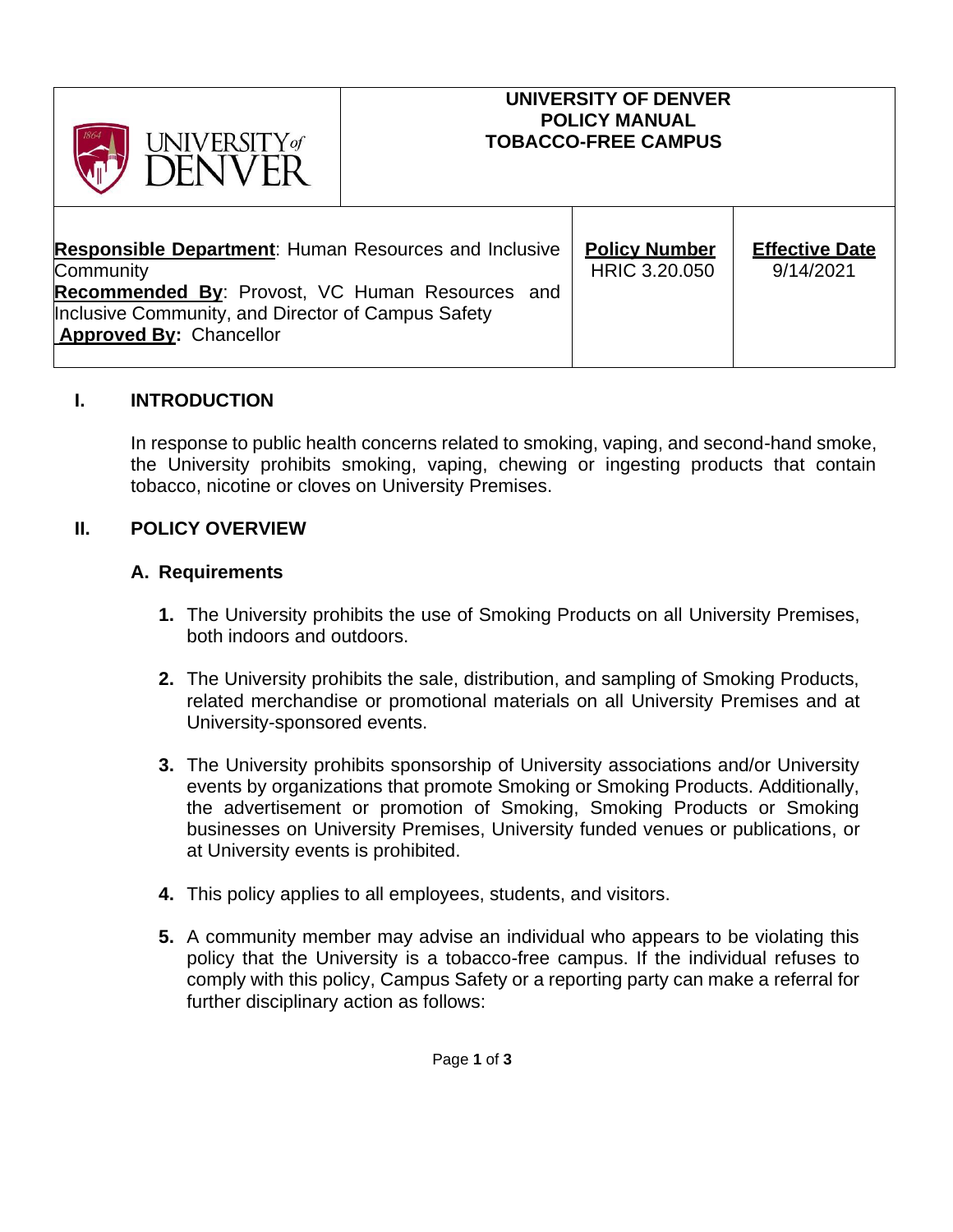- For an employee, a referral to Human Resources and Inclusive Community for a policy violation.
- For a student, a referral to the Office of Student Rights and Responsibilities for processing of an alleged Honor Code violation.
- Visitors in violation of this policy may be escorted off campus.
- **6.** An individual subject to this policy may not discriminate or retaliate in any manner against any person who makes a complaint of a violation of this policy or who provides information concerning a violation of this policy to any person or governing authority.

# **B. Exceptions**

- **1.** The Tobacco-Free Campus policy does not apply to public rights-of-way (e.g., city sidewalks or streets) on the perimeter of the campus.
- **2.** Because of the high volume of visitors to the University at the Newman Center for the Performing Arts and the Ritchie Center for Sports and Wellness, the University has designated limited areas outside of these venues where tobacco smoking will be permitted. These areas will be located in compliance with state and municipal ordinances.

# **III. DEFINITIONS**

- **A. "Smoking"** means smoking, chewing, vaping or any other form of ingesting tobacco, nicotine or cloves. Smoking does not include smoking that is associated with a native recognized religious ceremony, ritual, or activity by American Indians that is in accordance with the federal American Indian Religious Freedom Act, Sections 1996 and 1996a of Title 42 of the United States Code.
- **B. "Smoking Products"** include but are not limited to all products or forms used to inhale or otherwise consume tobacco or clove products (for example: cigarettes, e-cigarettes, vaping, chewing tobacco, snuff, snus, IQOS, bidis, kreteks, etc.) and all smokeproducing products for tobacco or cloves (cigars, pipes, hookahs, etc.). Smoking Products does not include FDA approved nicotine replacements such as nicotine patches, gum, lozenges, or inhalers, all of which are allowed and are encouraged as substitutes for smoking or vaping on campus.
- **C. "University Premises"** includes, but is not limited to, all indoor and outdoor common and educational areas, all University owned, leased, or operated facilities, any recognized fraternities and sororities, University owned or operated housing, campus sidewalks, campus parking lots, recreational areas, outdoor stadiums, and University owned or leased vehicles (regardless of location). It does not include municipal property that goes through or is adjacent to campus, such as sidewalks or alleys.